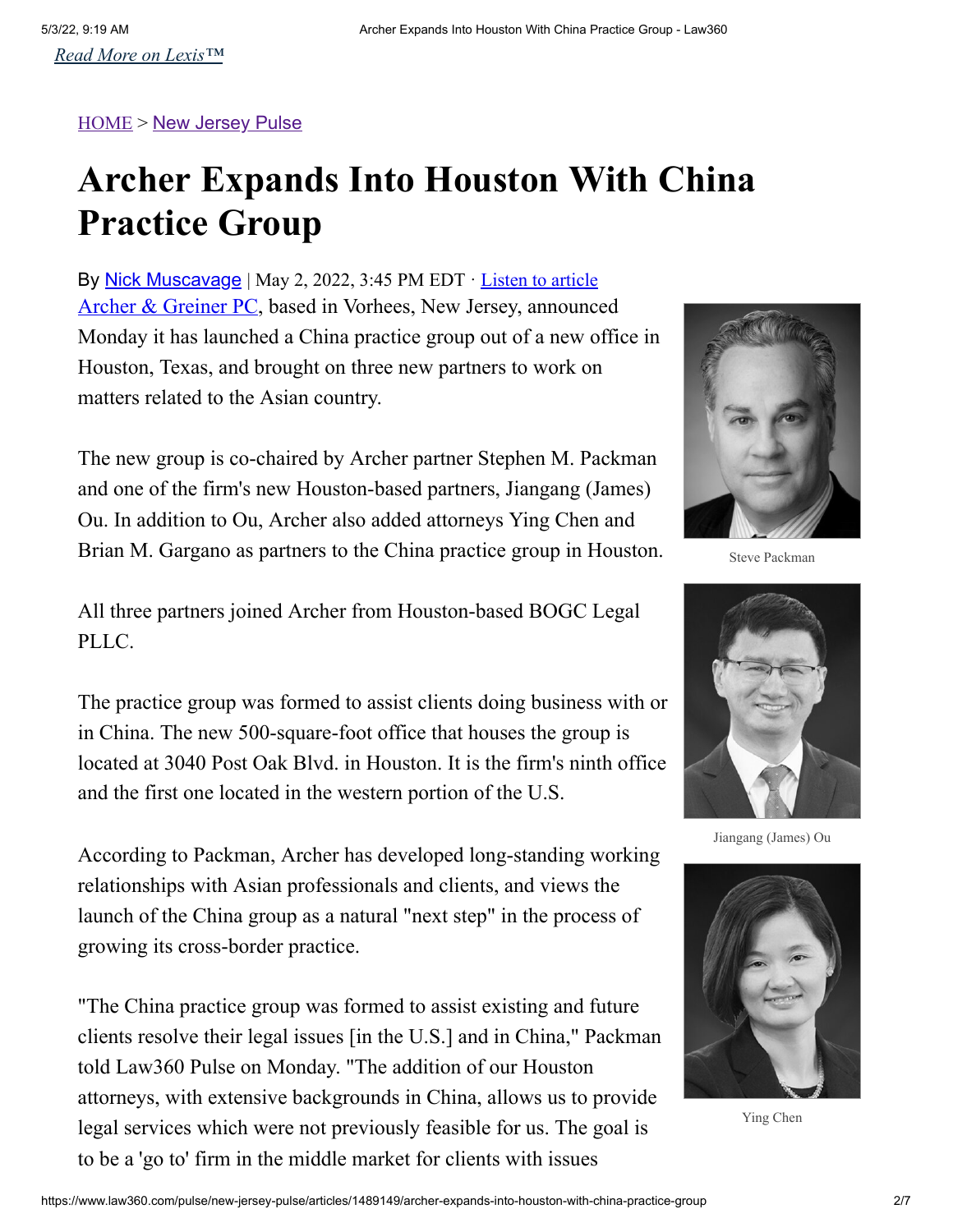touching on China."

Clients of Archer's newly formed China practice group span multiple industries, according to the firm, including alternative energy, petroleum, pharmaceutical, life sciences, manufacturing, retail, consumer goods, transportation, financial, real estate and agriculture.

Packman, who is based in Philadelphia, has more than three decades of experience, and has worked with clients based in both China and the U.S., including Chinese companies, liquidators, creditors and



Brian Gargano

other parties in various litigation and insolvency proceedings. He focuses his practice on business law, and also serves as chair of Archer's bankruptcy, restructuring and insolvency litigation group and the international law group

He also represented Chinese solar panel companies in what may have been a first-of-its-kind [bankruptcy proceeding](https://www.law360.com/pulse/articles/562684/4-chinese-solar-panel-cos-seek-novel-ch-15-protection) in the U.S.

He said he believes China will be a growing area of practice for the firm "as the world's economies become more intertwined."

Some areas of growth related to China he said he has seen include foreign investment, asset acquisitions, energy, intellectual property and litigation, and arbitration, including international arbitral award enforcement.

As a result of these trends, expansion "is a goal for the Houston office," Packman said.

"We see many potential areas for expansion, including insolvency, litigation, corporate, intellectual property, petroleum and alternative energy," he explained.

Chris Gibson, president of the firm, said the Houston office and the China group's launch were both strategic moves.

"With increasing globalization of markets, we have learned that clients need attorneys with hands-on experience in China and who have a deep understanding of how to do business in China, the second largest economy of the world," he said in a statement announcing the group's launch. "In addition, Texas is perhaps the fastest growing economic and legal market in the United States, particularly in areas such as energy law, which is one of Archer's primary